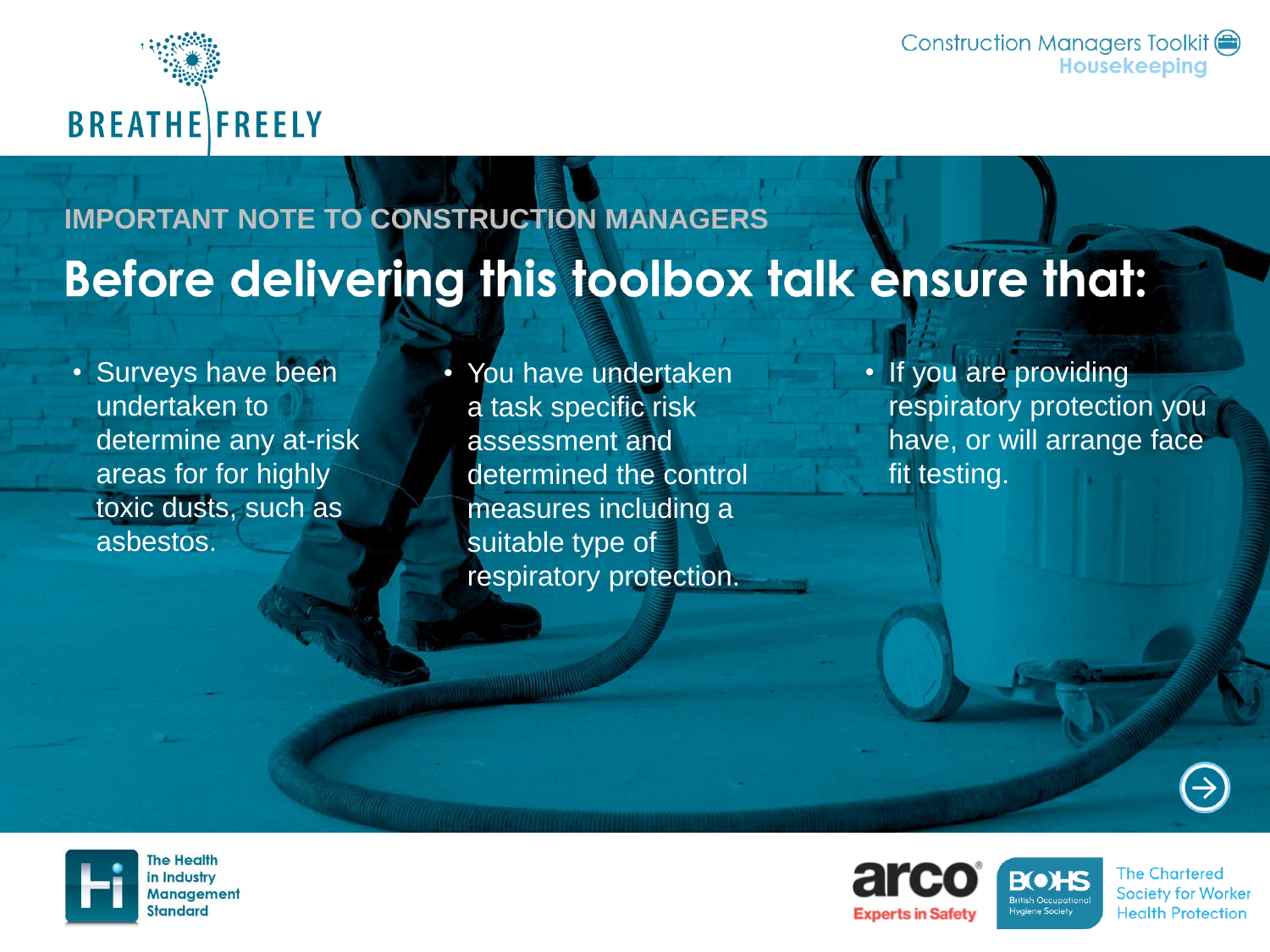

Construction Managers Toolkit<br>Housekeeping

#### Construction Managers Toolkit (

## Let's Talk:<sup>®</sup> Housekeeping

a a component a component and the component of the component of the component of the component of the component of the component of the component of the component of the component of the component of the component of the c





**The Chartered Society for Worker Health Protection** 

 $\bigoplus$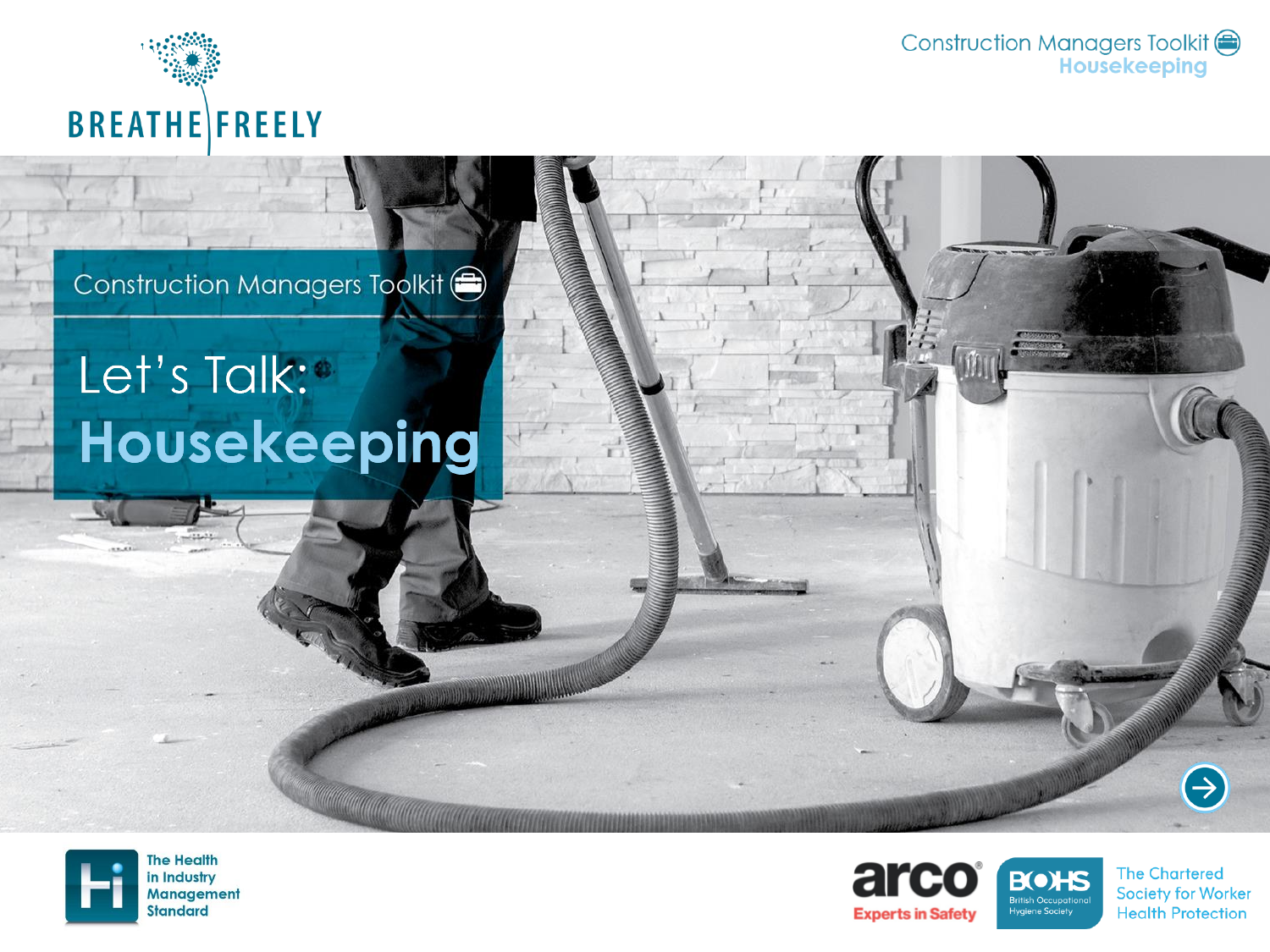

Construction Managers Toolkit (=) Housekeeping

## What's the issue with this picture?



The composition of construction dust will change from site to site and day to day, depending on the specific work being done. However, dust on a site will often contain:

- **Respirable crystalline silica (RCS)**
- **Wood dust**
- **Lower toxicity dusts such as plaster or limestone**

In some situations there is a chance that dust may also contain **asbestos** fibres. Where asbestos is likely to be present, prior to any works starting, an asbestos survey will have been completed, and where necessary any asbestos will have been removed by a Licenced Asbestos Removal Contractor (LARC).



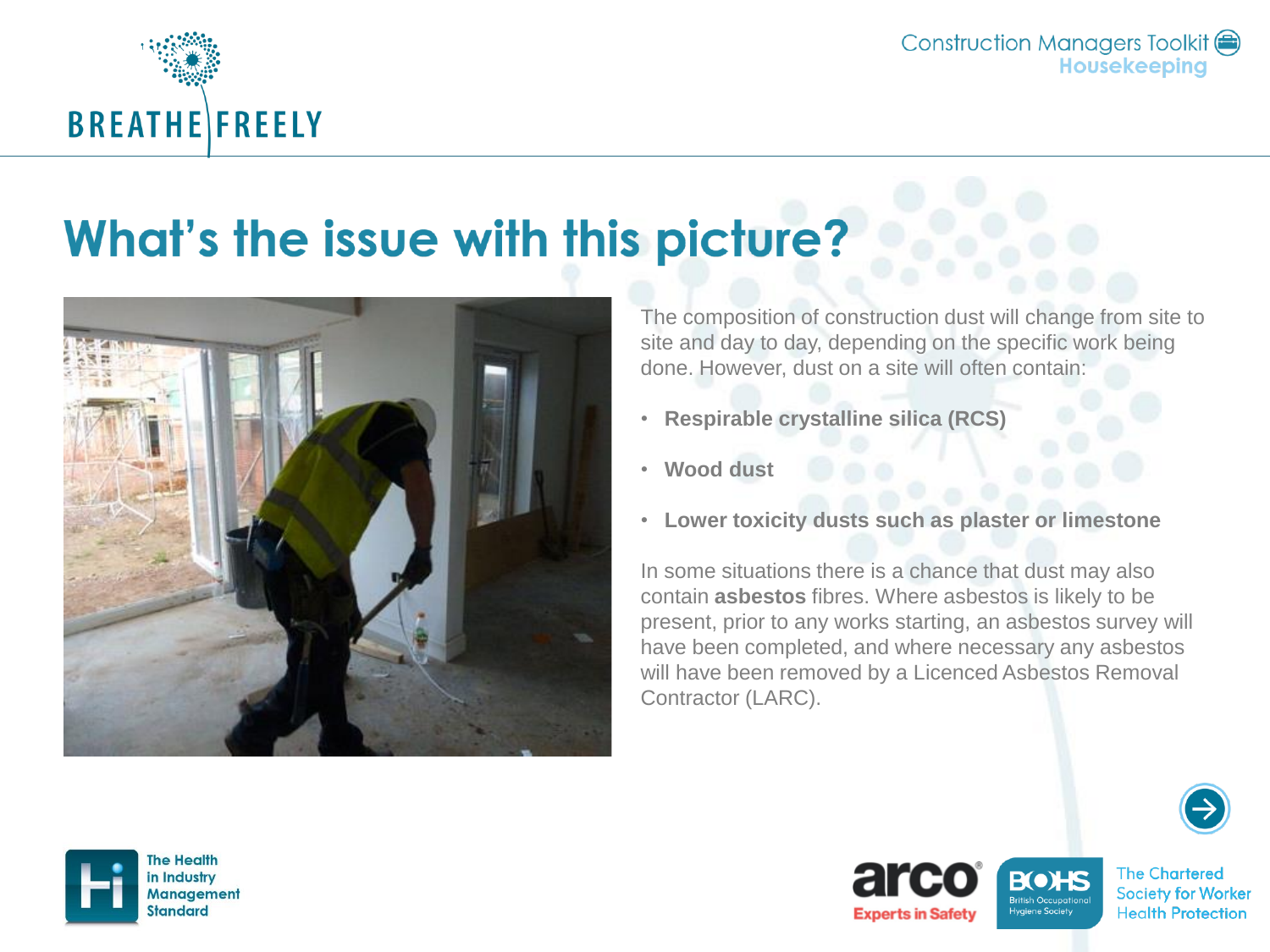

Construction Managers Toolkit ( Housekeeping

### What's the issue with this picture?



**Regular breathing of these dusts over a long period of time can cause life-changing lung disease, for example:**

- RCS can cause **silicosis**, an irreversible lung disease, and also **lung cancer**.
- Wood dust is a common cause of occupational **asthma** as well as **lung cancer** for hard wood dusts.
- **Asbestos** is a lung carcinogen, which currently kills around 5,000 people every year, and most of these victims have worked in the construction industry.



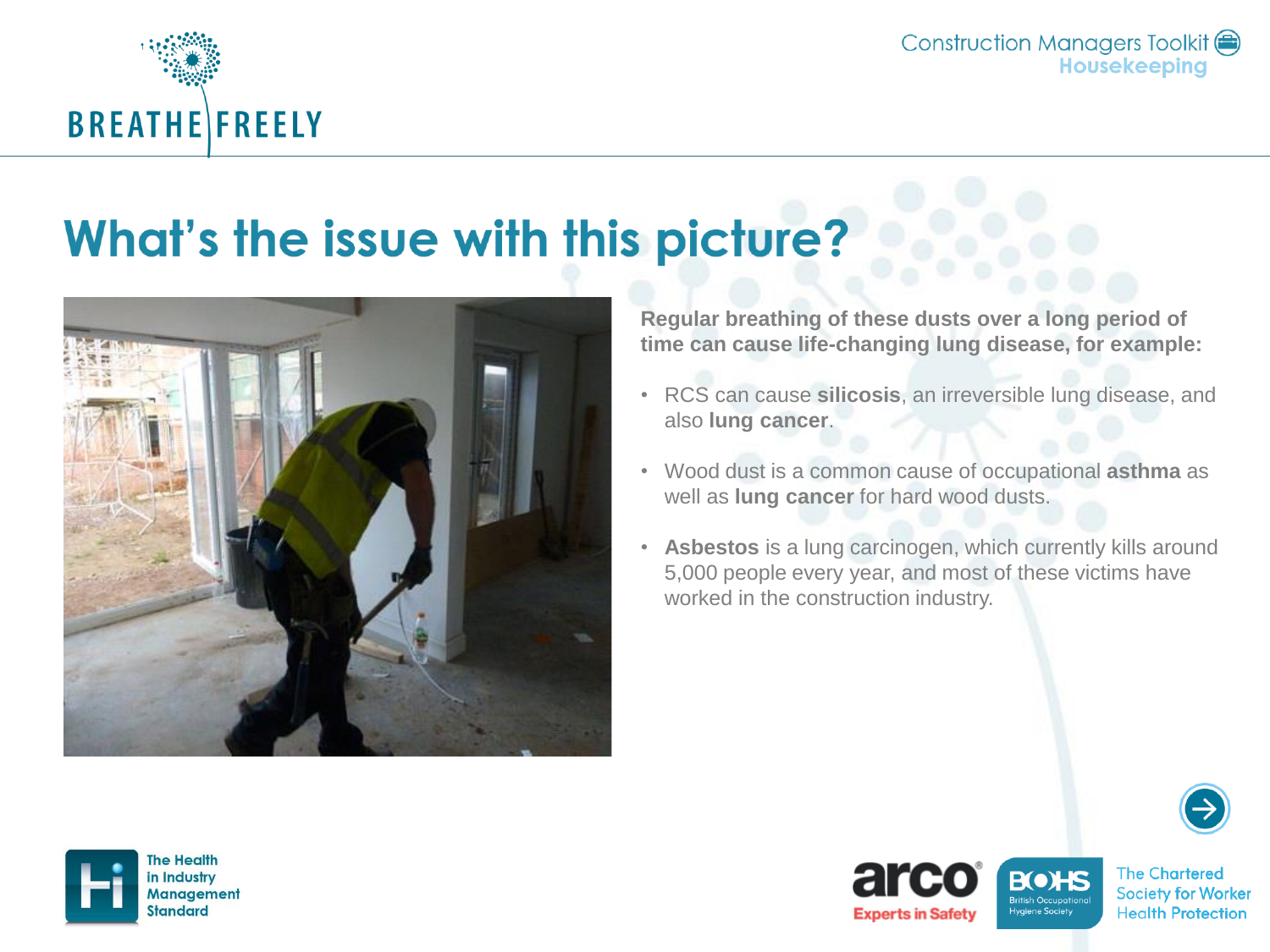

## What's the issue with this picture?



Many common construction tasks generate high levels of dust. Although work should be planned to minimise this, it is inevitable that work equipment and the site itself will require regular cleaning to prevent dust contamination building up.

**The issues are:**

- In the past, sweeping up has been a common way of clearing up dust and other debris but sweeping causes a lot of the dust to become airborne, and creates a health risk for workers.
- Using compressed air to remove dust contamination, although less common, generates even higher levels of airborne dust.
- Using suitable vacuum cleaners offers a much less dusty alternative than the above two options.





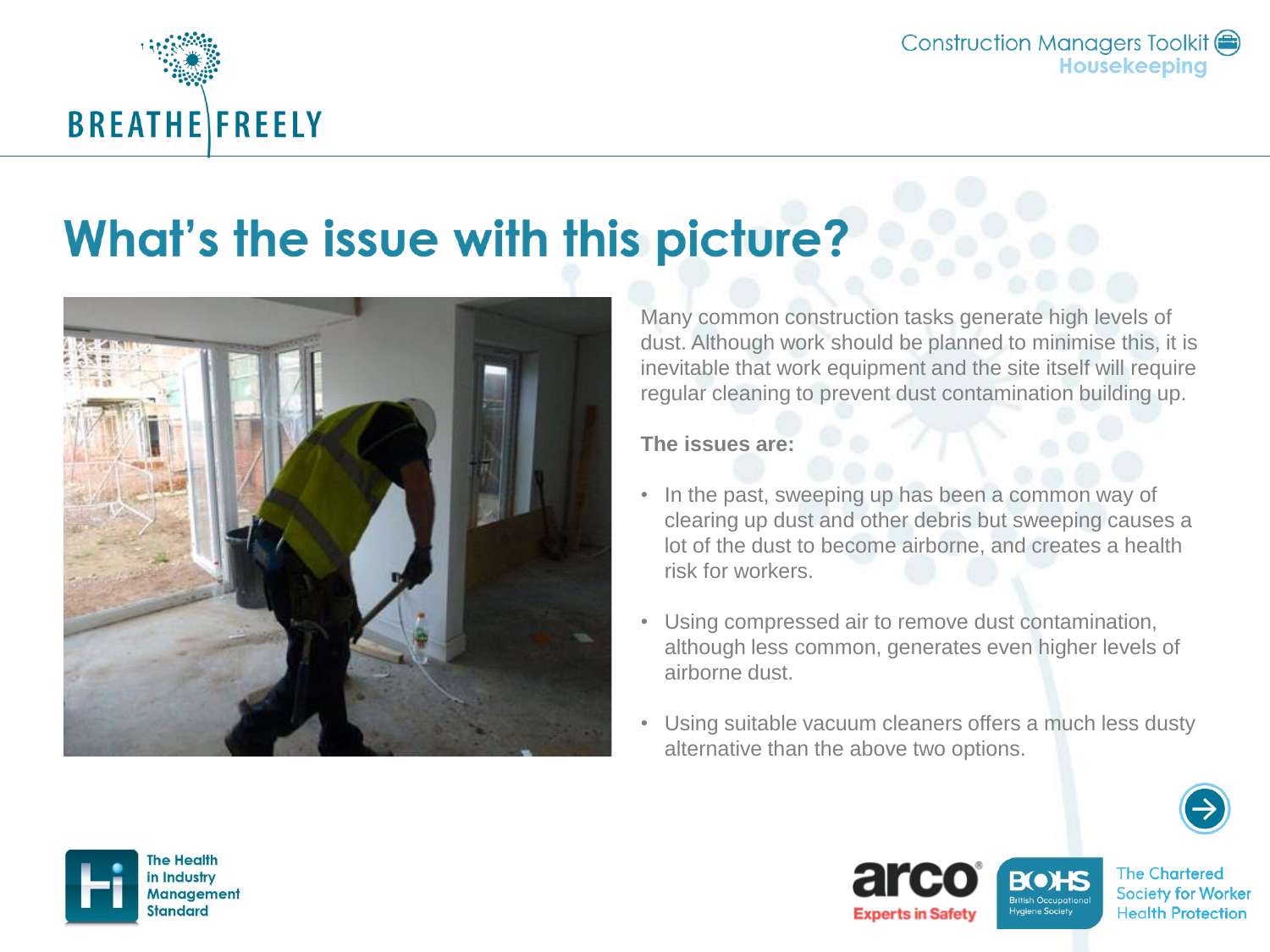

## What can we do to protect you?



*Picture illustrates H class vacuum for use with on-tool extraction properly from airborne dust exposure. and for cleaning up.*

As far as possible, construction work should be designed and planned to avoid dusty tasks, and engineering controls (such as water suppression or on-tool extraction) should be applied to any activities which generate airborne dust.

Where there is a need to remove dust contamination, vacuum cleaners offer a much less dusty approach than dry sweeping, but:

- It's not good enough to use a standard, domestic type vacuum cleaner.
- Standard vacuum cleaners won't be up to the job of operating in the construction environment.
- Standard vacuum cleaners lack several important features, which means that they won't protect workers





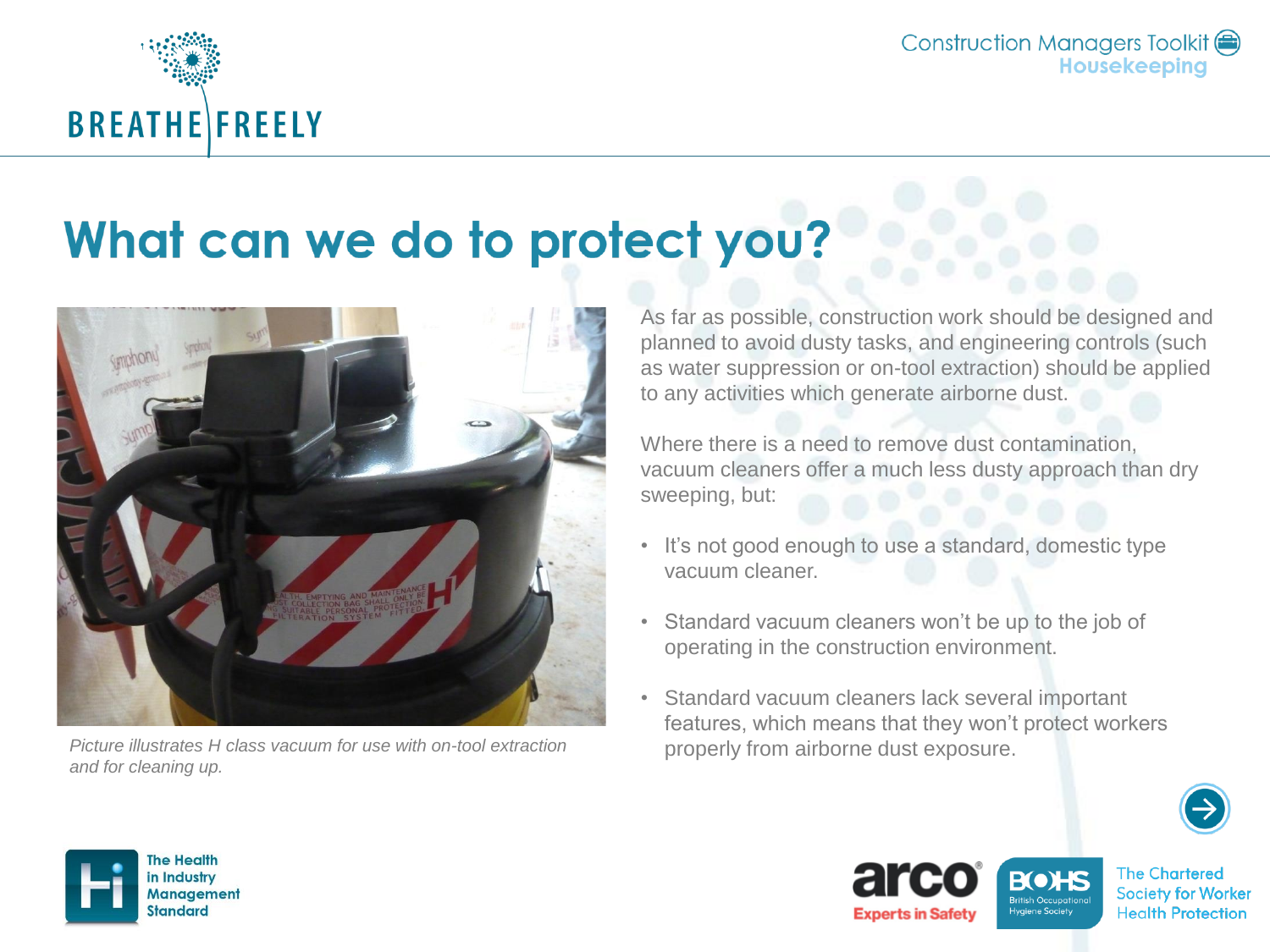

## What can we do to protect you?



*Picture illustrates H class vacuum for use with on-tool extraction and for cleaning up.*

For most construction dust, we need to make sure that the vacuum cleaner supplied is:

- An **M or H class industrial vacuum cleaner** and clearly marked as such.
- Fitted with a **High Efficiency Particulate Air (HEPA) filter** to ensure that the dust that's being collected won't be released back into the workplace air through the cleaner's exhaust (HEPA filters typically remove well over 99% of airborne dust).
- Fitted with low flow indicators.
- A unit with pre-filters, built-in 'back flushing' filter cleaning mechanisms or similar devices because lots of fine dust can quickly clog filters.





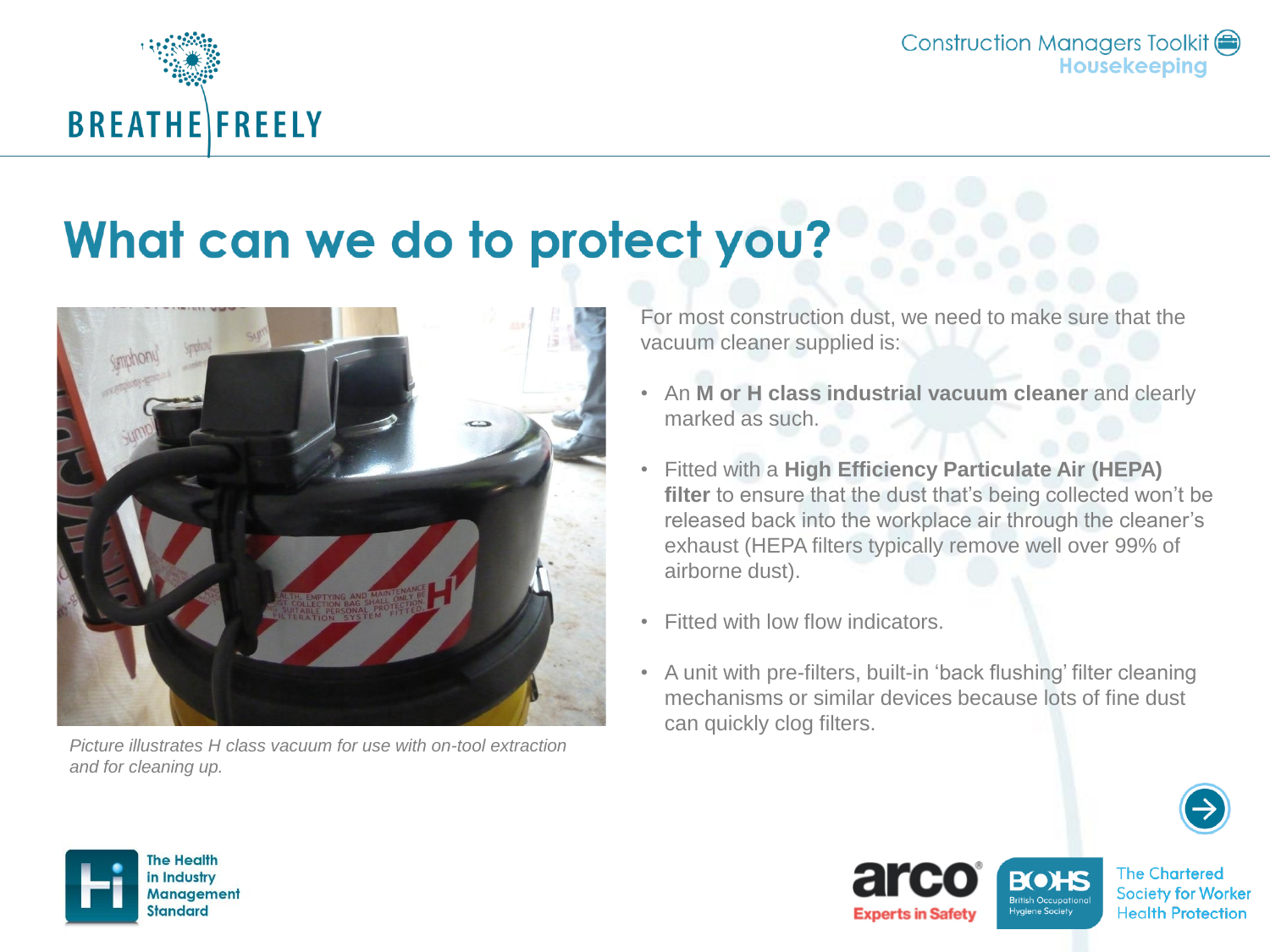

## What can we do to protect you?



*Picture illustrates H class vacuum for use with on-tool extraction and for cleaning up.*

- A unit with robust tools and accessories, in good condition and suitable for the work, allowing access into tight spaces and corners is required.
- You must never attempt to clean up asbestos dust, this must be done by trained asbestos operatives under controlled conditions.

Where electricity is supplied by a portable generator, the power requirements of vacuum cleaners need to be taken into account.







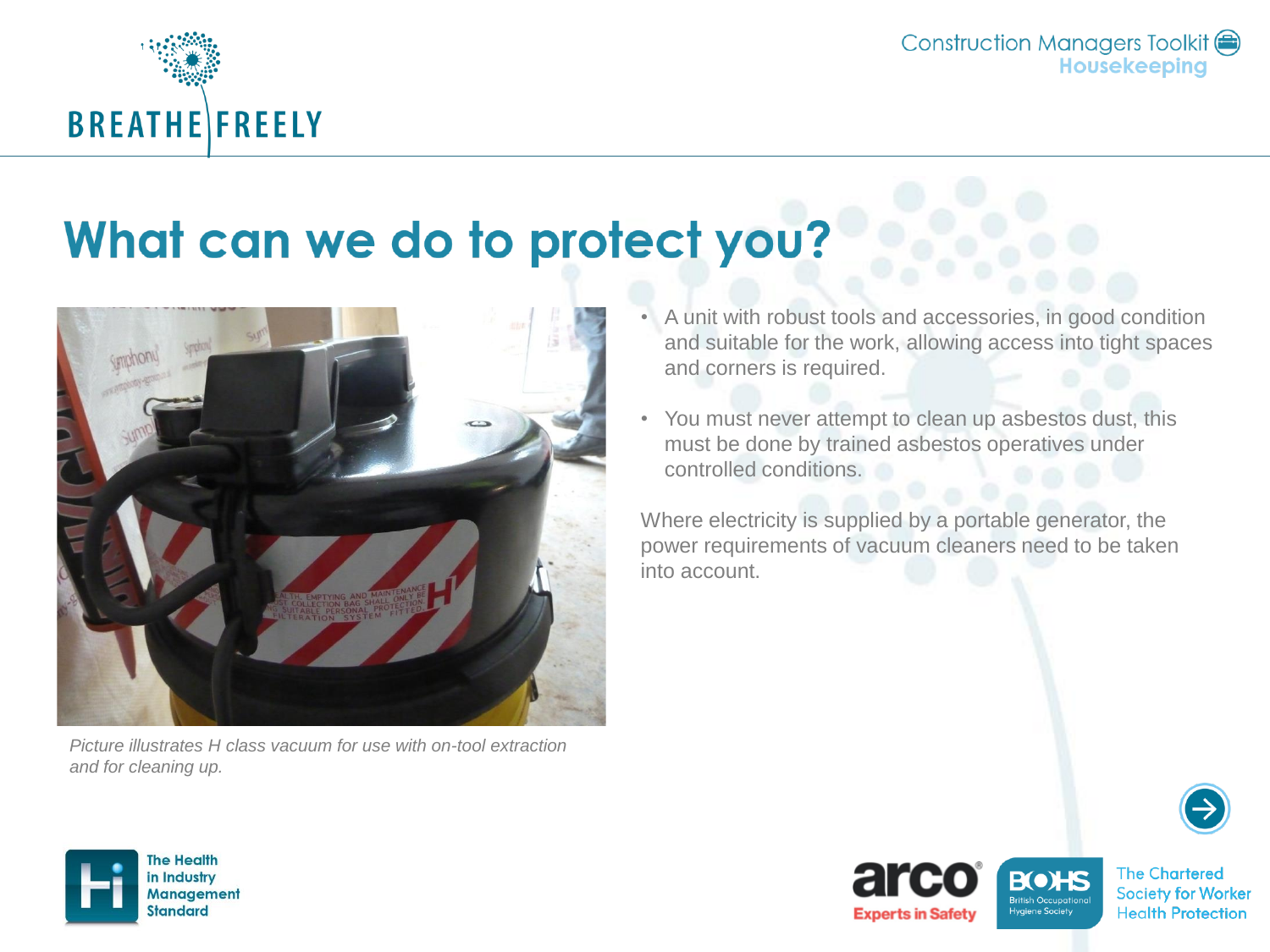

## What can we do to protect you?



*Picture illustrates H class vacuum for use with on-tool extraction and for cleaning up.*

In reality, vacuum cleaners might not be suitable for all cleaning tasks. If some sweeping up is still needed, then:

- Sweeping should be done carefully.
- Wherever possible, the contamination should be wetted beforehand to suppress airborne dust generation.
- Sweeping should be done when other workers aren't around, so that they aren't breathing in any dust that is raised.

Although vacuum cleaners generate much less airborne dust than dry sweeping, often respiratory protective equipment (RPE, i.e. dust masks) will have to be provided as well. The type of RPE will be dependent on the type of dust and will be highlighted in the task specific risk assessment.







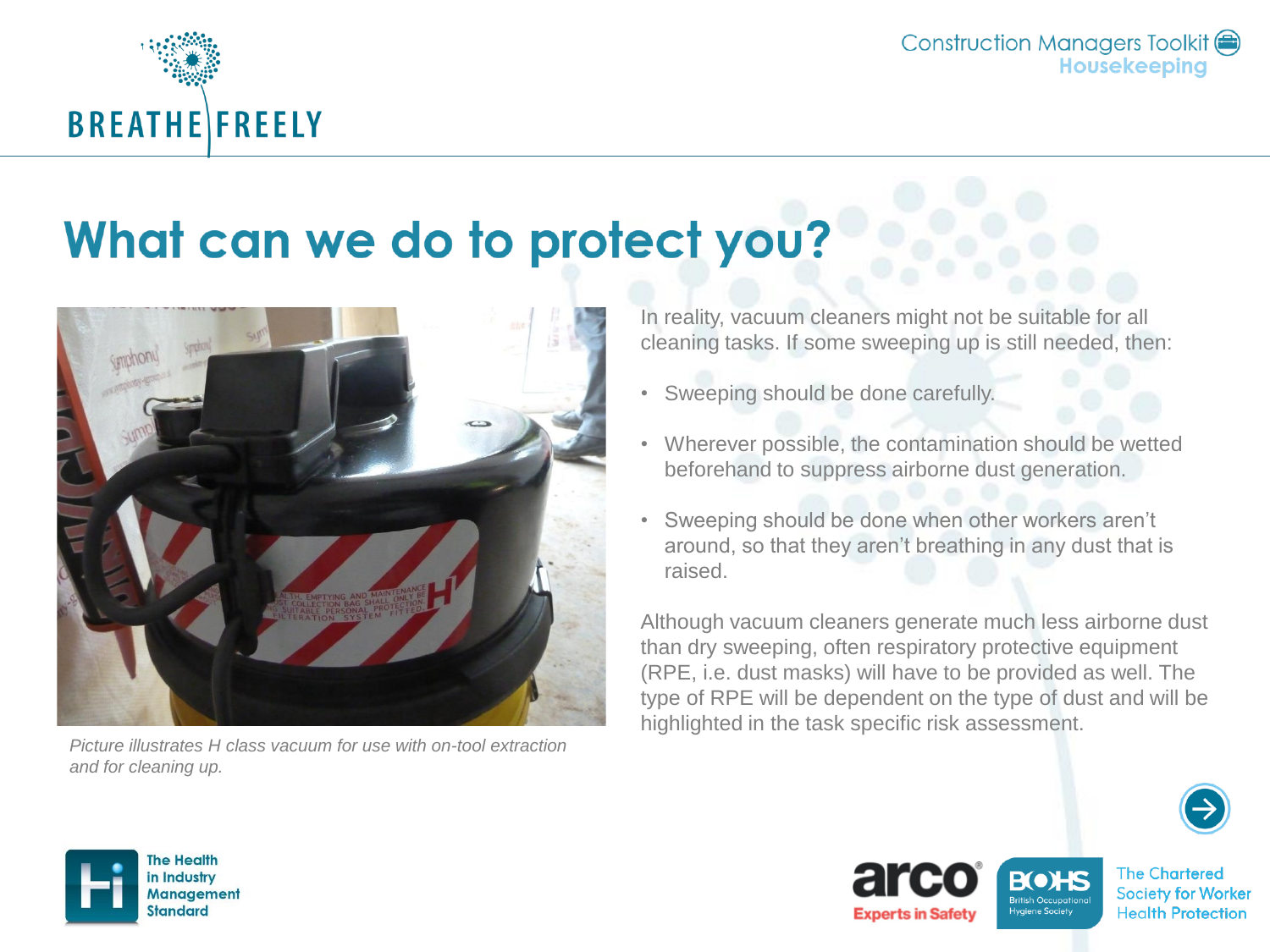

## What do you need to do?



- Co-operate in controlling health and safety risks, as you are legally required to do.
- Read and understand the relevant risk assessments before starting work.
- Use the vacuum cleaners provided.
- Report any damaged or defective equipment immediately.
- Wear, store and check your RPE in keeping with your training. Challenge colleagues who are not following good practice in controlling airborne dust.
- Report dusty activities as health and safety 'near misses'.







**Experts in Safety**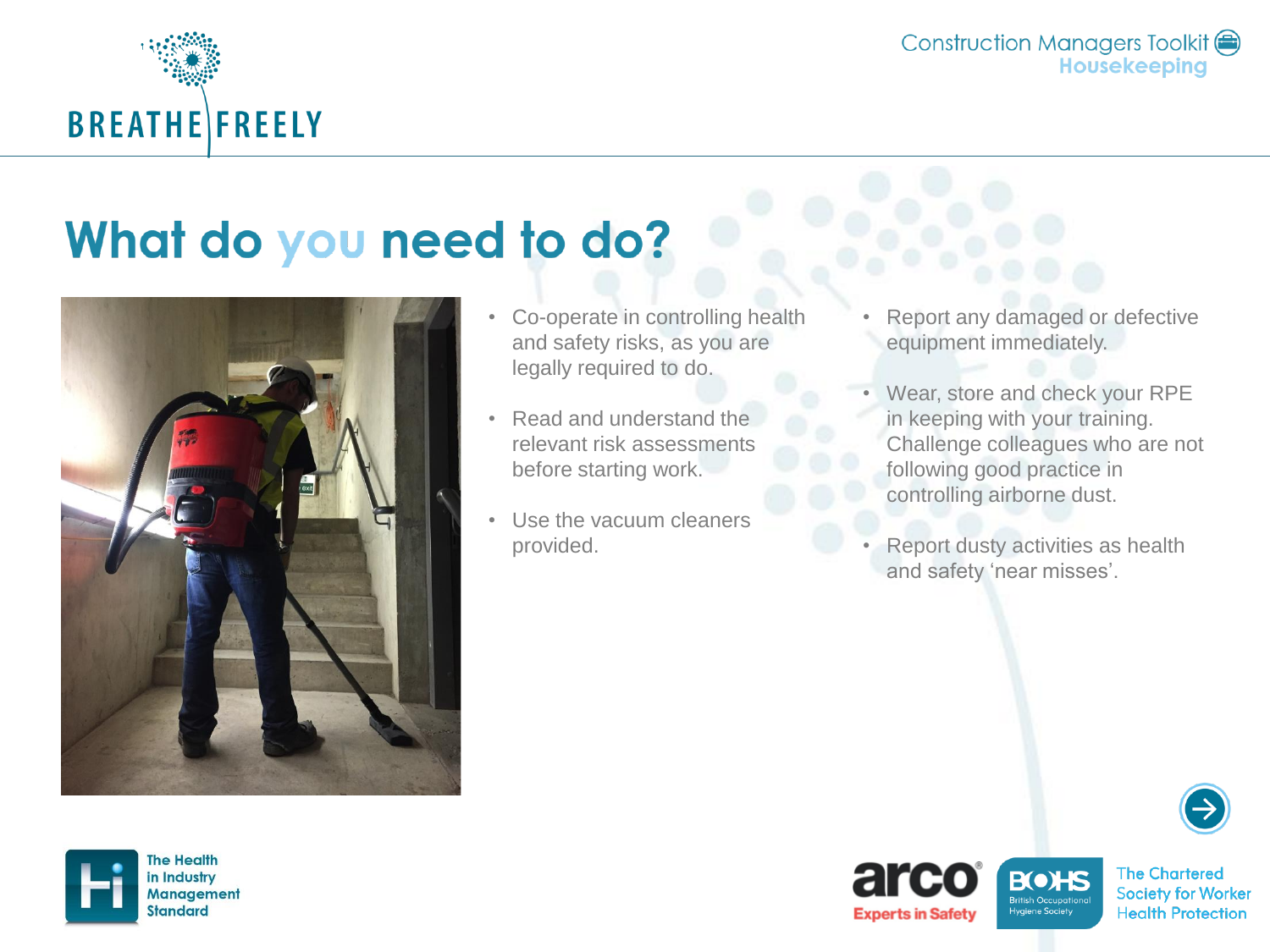

## Housekeeping - a recap

#### **1**

What might construction dust contain?

- RCS.
- Wood dust.
- Lower toxicity dusts, such as plaster or limestone.
- In some situations, possibly asbestos fibres.

#### **2**

What are the main health effects of uncontrolled exposure to construction dust?

- The irreversible disease silicosis.
- Lung cancer.
- Occupational asthma.

**3**

Do you have everything you need to protect yourself?

- Read and understand the risk assessment.
- Use vacuum cleaners.
- Know how and when to wear your RPE.
- Avoid dry sweeping wherever possible.







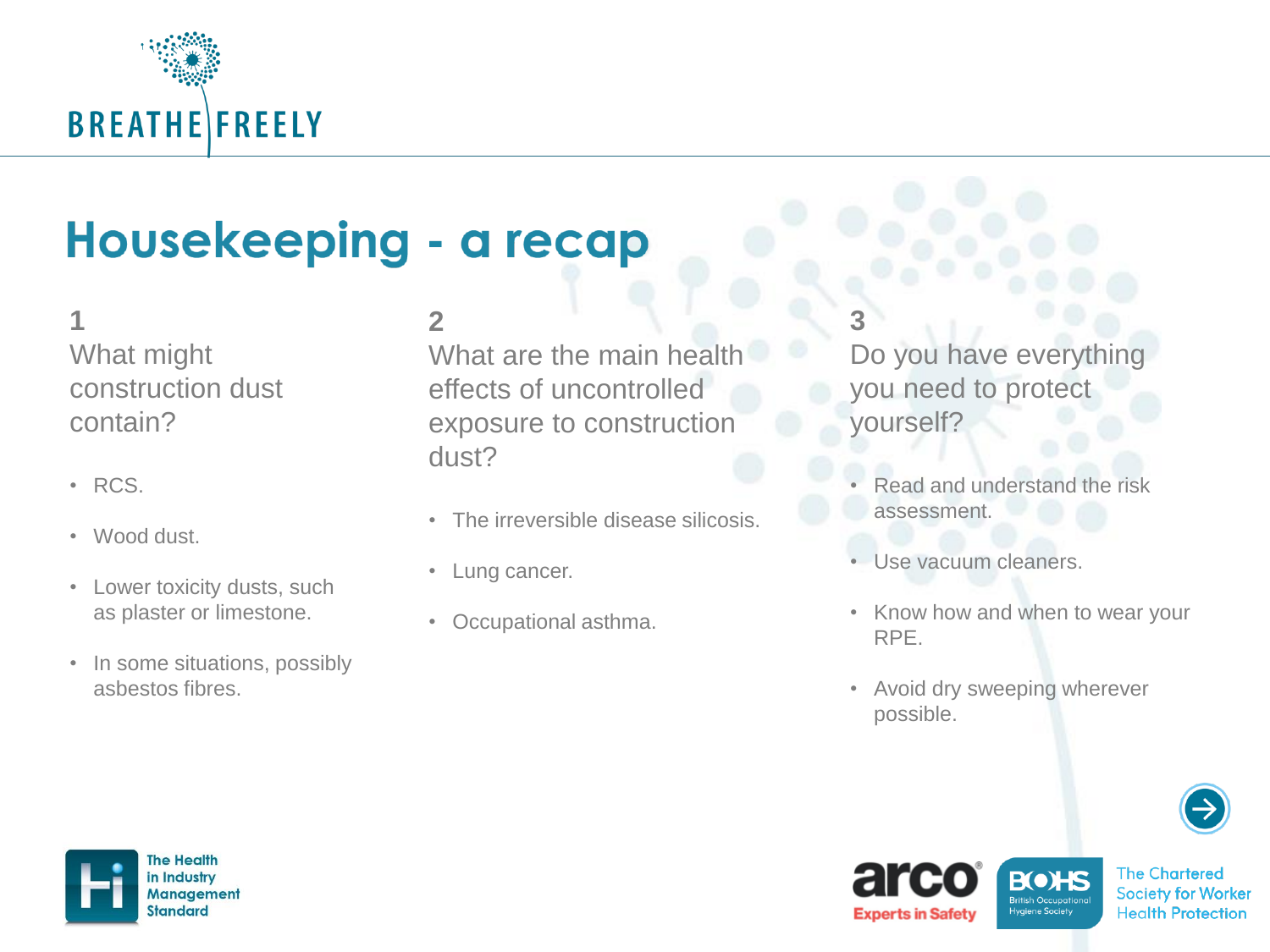

Construction Managers Toolkit <sup>e</sup> **Housekeeping** 

#### Construction Managers Toolkit (

## Visual Standards: Housekeeping

**Construction of the Construction Construction** 





**The Chartered Society for Worker Health Protection** 

 $\bigoplus$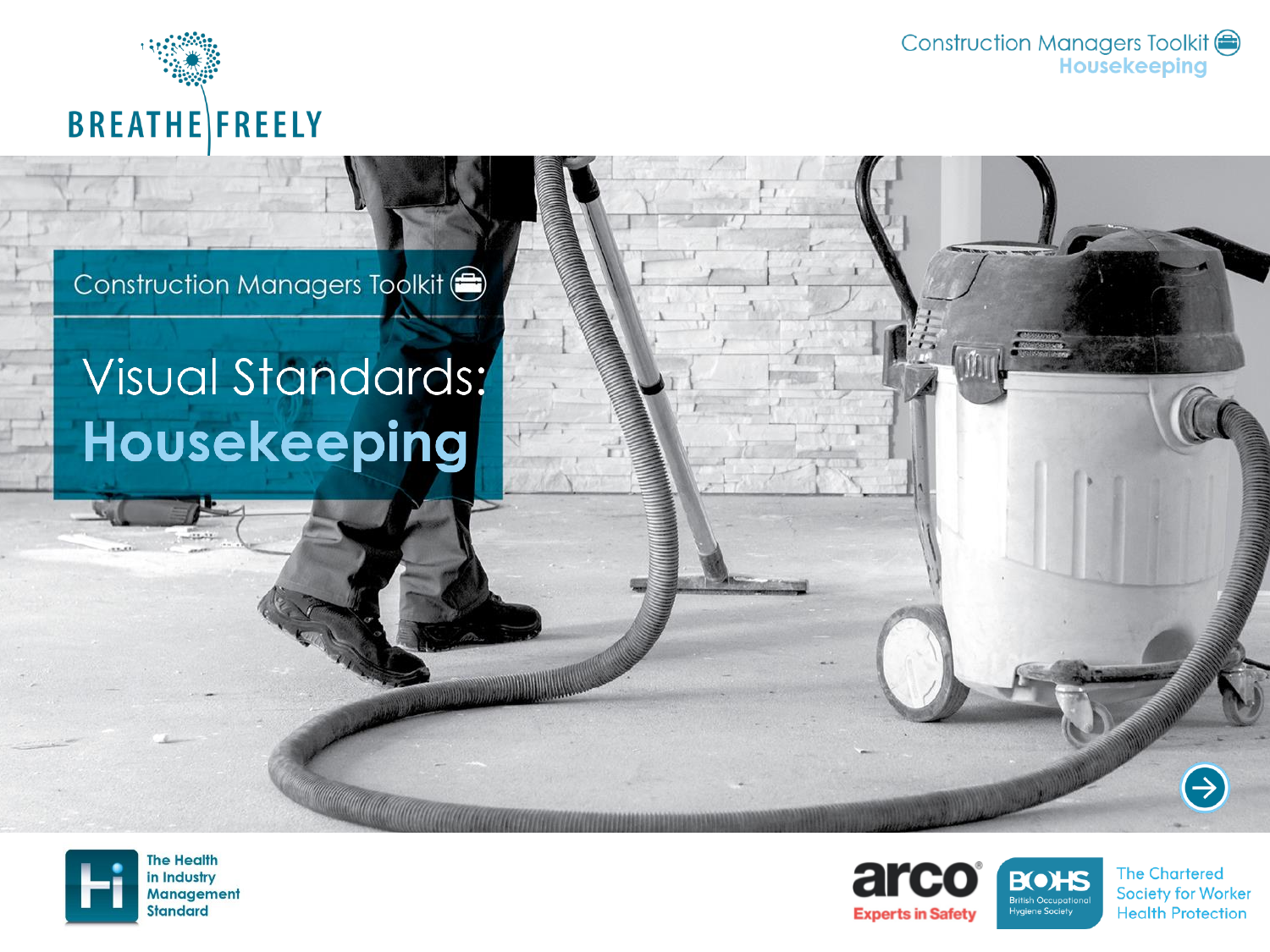

Construction Managers Toolkit ( **Housekeeping** 

## So what does good practice look like?

Visual standards demonstrate *'what good looks like'*. They are intended to reinforce expectations of health and safety standards.







**Experts in Safety**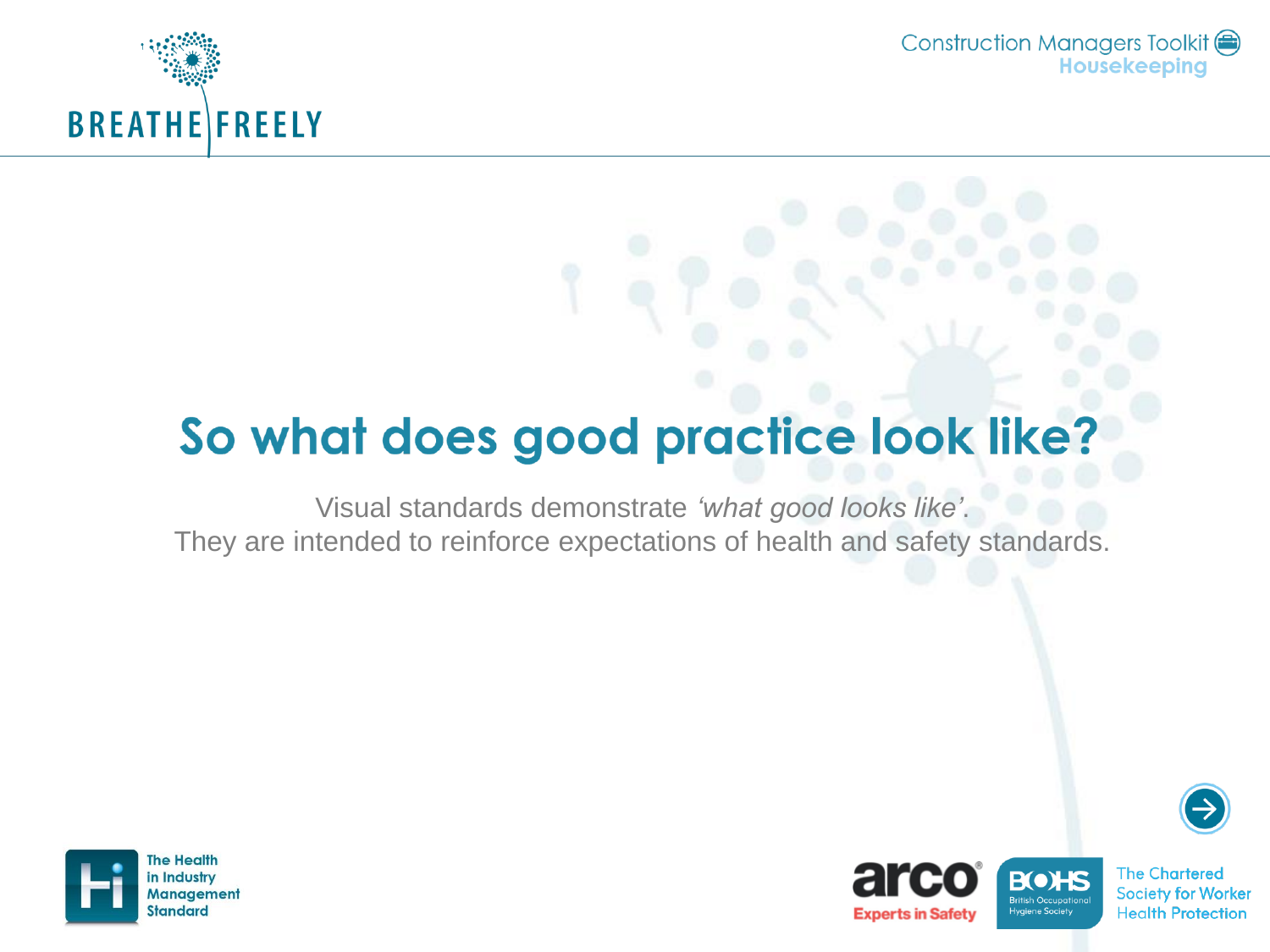

Construction Managers Toolkit ( Housekeeping

## **Visual Standard: Housekeeping**



Mouse over to play movie

- Vacuum cleaners are used for cleaning up dust contamination rather than sweeping brushes.
- Vacuum systems used for extraction are of M class or H class.
- RPE must be worn for cleaning tasks, even where vacuum cleaners are used.
- RPE is checked so they are suitable for individual workers.
- Workers know how and when to use respirators.